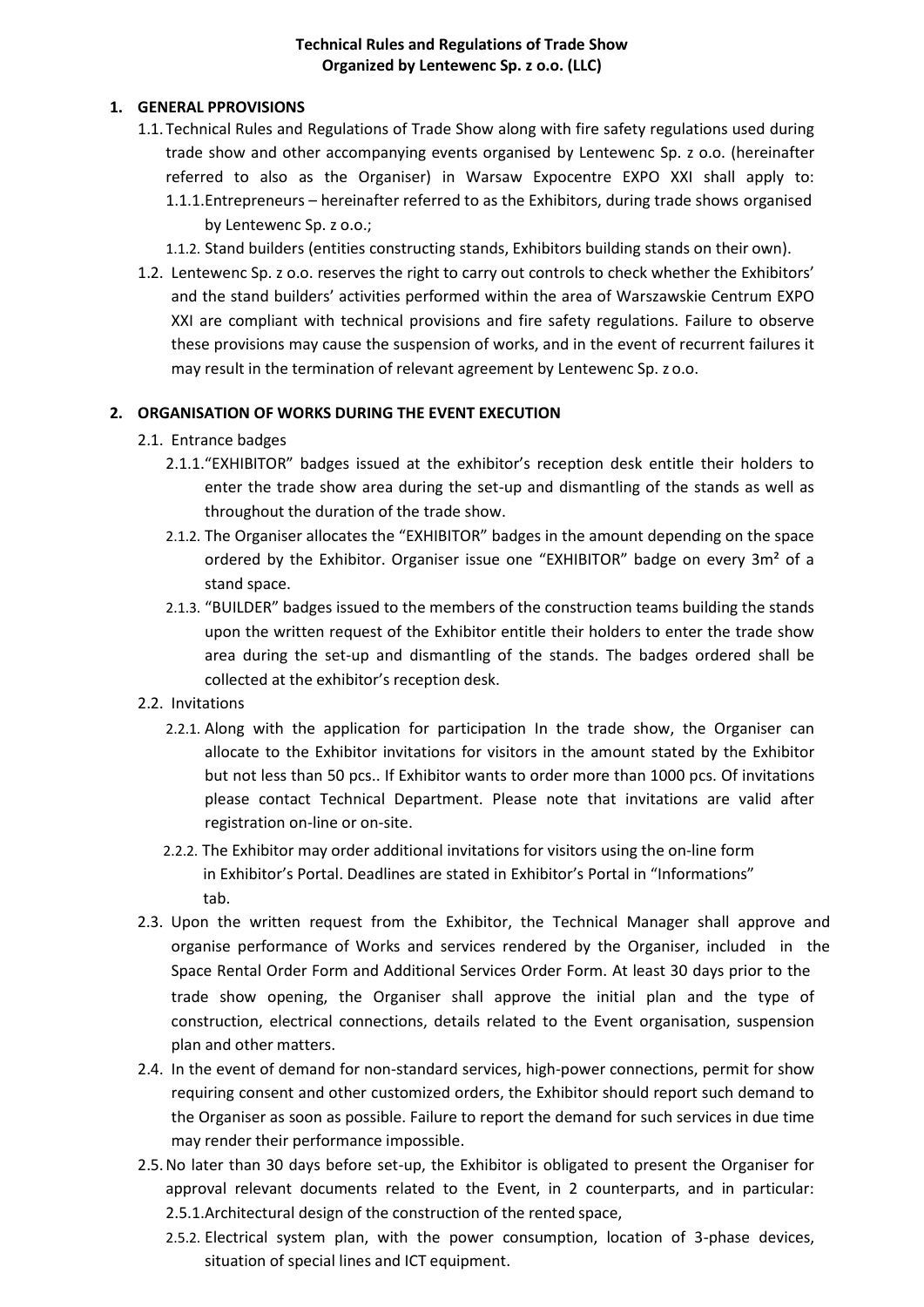- 2.5.3. Water and sewage system plan.
- 2.5.4. Relevant flame retardancy certificates and attestations for the materials used in the stand construction, if the Exhibitor uses the services of companies with whom the Organiser has not concluded a cooperation agreement.
- 2.6. Technical and organisational conditions of the stand construction:
	- 2.6.1. If the Exhibitor constructs the stand on his own or orders the construction to other entities with whom the Organiser Has not concluded a cooperation agreement, the Exhibitor shall obtain the consent of the Organiser for the construction and shall have to pay a licence fee for the construction works carried out on the area of Warszawskie Centrum EXPO XXI (Additional Services Form - page F).
	- 2.6.2. During set-up, the construction means the assembly of pre-fabricated elements of the stand.
	- 2.6.3. Standard maximum height of the trade show construction may not exceed 3.5 m.
	- 2.6.4.In the time provided for set-up and dismantling, the Exhibitor within his stand may carry out only necessary assembly works and final alterations. He is not allowed to carry out basic works (joiner's, painter's works, etc.) related to the preparation of stands or exhibits. In particular, the works connected with welding, wood sanding and plaster polishing, as well as other works causing dusting are prohibited.
	- 265. In the event when the Exhibitor or his subcontractor breaches the provision contained in the preceding clause, the Organiser shall have the right to break the set-up of the stand.
	- 2.6.6. The exposition stands along with the equipment and exhibits as well as the advertising carriers shall be installed in such a way that they would not pose a threat to the safety and public order, and in particular to the lives and health of people staying within the area of Warszawskie Centrum EXPO XXI.
	- 2.6.7. During set-up and dismantling, the Exhibitors and their subcontractors on their own are not allowed to connect electricity receivers to or disconnect them from the power grid of Warszawskie Centrum EXPO XXI (distribution boards in media channels and in the walls).
	- 2.6.8. Construction elements, in particular fascia panels, banners, awnings, descriptions of stands and exhibits as well as company signage and trademarks, may not exceed the allocated exhibition space and the approved height of the construction, or otherwise block passages and communication routes.
	- 2.69. It is not allowed, without prior consent of the Organiser, to hang or affix stand elements, banners, flags, advertisements, decorations or other things, to the hall construction elements (ceilings, walls, railings, balustrades, windows, etc.).
	- 2.6.10. Prior to the Event opening, the Exhibitors shall remove from the stand and adjacent area any rubbish and empty packages left after set-up. In the event of failure to carry out the said cleaning works, the Organiser shall have them performed at the cost and risk of the Exhibitor.
	- 2.6.11. Carrying out of assembly, loading, unloading and exhibits installation after the show opening for the public is prohibited.
	- 2.6.12. The Exhibitors who do not comply with the preceding point will be imposed the penalty of 2 000 PLN (in words: two thousand) by the Organizer.
	- 2.6.13. The Exhibitors shall maintain the stand clean and tidy throughout the Event. The cleaning shall be performed every day before the opening or after the closure of the Event for visitors.
	- 2.6.14. During the Event, the Exhibitors shall carry out set-up and dismantling works In accordance with previously approved architectural construction plan and observing safety rules in force, in particular those related to occupational health and safety and fire safety regulations, in accordance with good practices and with respect for the interiors of Warszawskie Centrum EXPO XXI.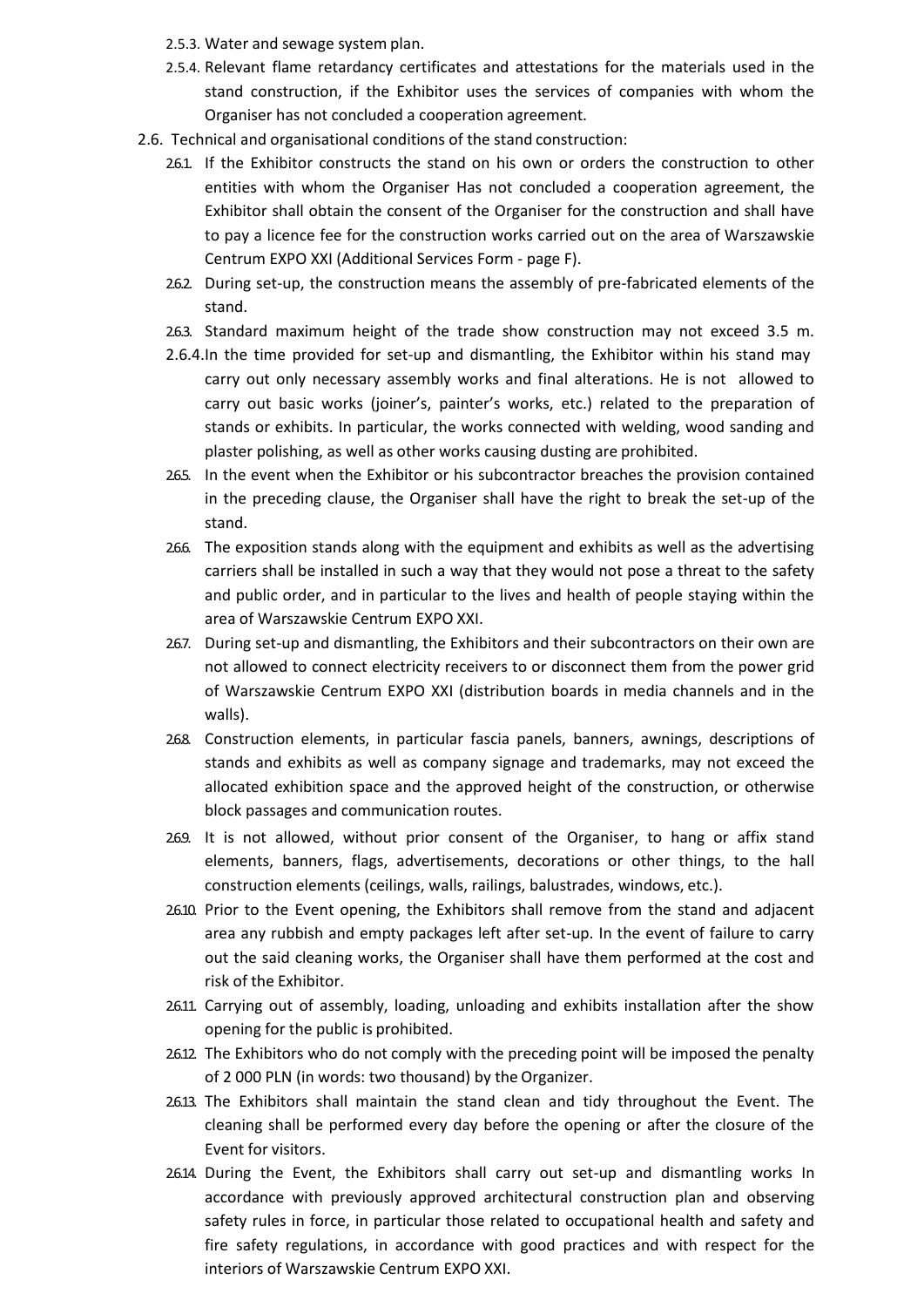- 2.6.15. Stand walls and other construction elements with height more than 2,5 m, facing the neighboring stands, must be aesthetically finished uniformly in white.
- 26.16. Exhibitors who bought space only stands, are obliged to cover the entire space of the stand with a minimum form of coverage, ie. carpet.
- 2.7. Loading and unloading of goods:
	- 2.7.1.Due to the safety reasons and organisational rules, loading, unloading and transportation of goods as well as set-up and dismantling of structures within the area of Warszawskie Centrum EXPO XXI with the use of mechanical equipment controlled by operator, such as cranes, fork-lift trucks, scissor-lift trucks, loading platforms, etc., may be performed only by persons and entities holding approval of the Organiser, including by the official freight forwarder of the Organiser,
	- 2.7.2.The use of mechanical equipment by persons or entities other than those specified above shall require prior written arrangement with the Organiser,
	- 2.7.3.The right to use manual transport trucks, pallet trucks, etc. within the area of Warszawskie Centrum EXPO XXI shall be vested only in the Exhibitors (for the purposes of their own stands) and in the companies authorized by the Organiser.
- 2.8. Exhibition outside the hall shall be governed by the same rules as the exhibition inside.
- 2.9. Exhibition dismantling:
	- 2.9.1. Exhibition dismantling starts at the hour designated by the Organizer, not before the exhibition closed for the public. Earlier dismantling start will cause the penalty imposition of 2 000 PLN (in words: two thousand) by the Organizer.
	- 2.9.2. The Exhibitors shall finish dismantling within the time limit specified In the Appendix to the Additional Services Order Form – important dates and terms.
	- 2.9.3. In the event of exceeding the above-mentioned time limit, the Exhibitor shall be charged with the costs of prolongation of operation of Warszawskie Centrum EXPO XXI and then costs of removal of the abandoned exhibition elements as per the price list of the Organiser.
	- 2.9.4. The Exhibitor should hold relevant customs and freight forwarding documents related to the exhibits or materials imported from abroad for the period of the exhibition.
	- 2.9.5. Following the dismantling, the Exhibitor shall remove from the area of Warszawskie Centrum EXPO XXI any and all elements of stands, decorations and exhibition elements. For the elements of stands, decorations and parts of the exhibition left after the dismantling, the Organiser shall charge additional fees for waste disposal and management.

## **3. EXHIBITS**

- 3.1. Motor vehicles and other devices with combustion engines may be displayed within the area of Warszawskie Centrum EXPO XXI only upon satisfying the conditions set out in the fire safety regulations.
- 3.2. The Exhibitor shall provide the Organiser with the information on technical parameters and features of the exhibits which even potentially may pose a threat to persons or property, and shall obtain the Organiser's consent to their bringing to the area of Warszawskie Centrum EXPO XXI.
- 3.3. The Organiser's permit and a written arrangement with the Organiser shall be required in the event of displaying:
	- 3.3.1. Machinery In motion,
	- 3.3.2. Stationary and steered balloons filled with gases,
	- 3.3.3. Other machines and systems which may pose a threat to persons or property.
- 3.4.Dimensions of gates in halls 1, 3 and 4:
	- 3.4.1.Height 4.3 m
	- 3.4.2. Width 4.6 m
	- 3.4.3. Additionally, special gate in hall 4 of the following dimensions: 4.6 m wide and 5.0 m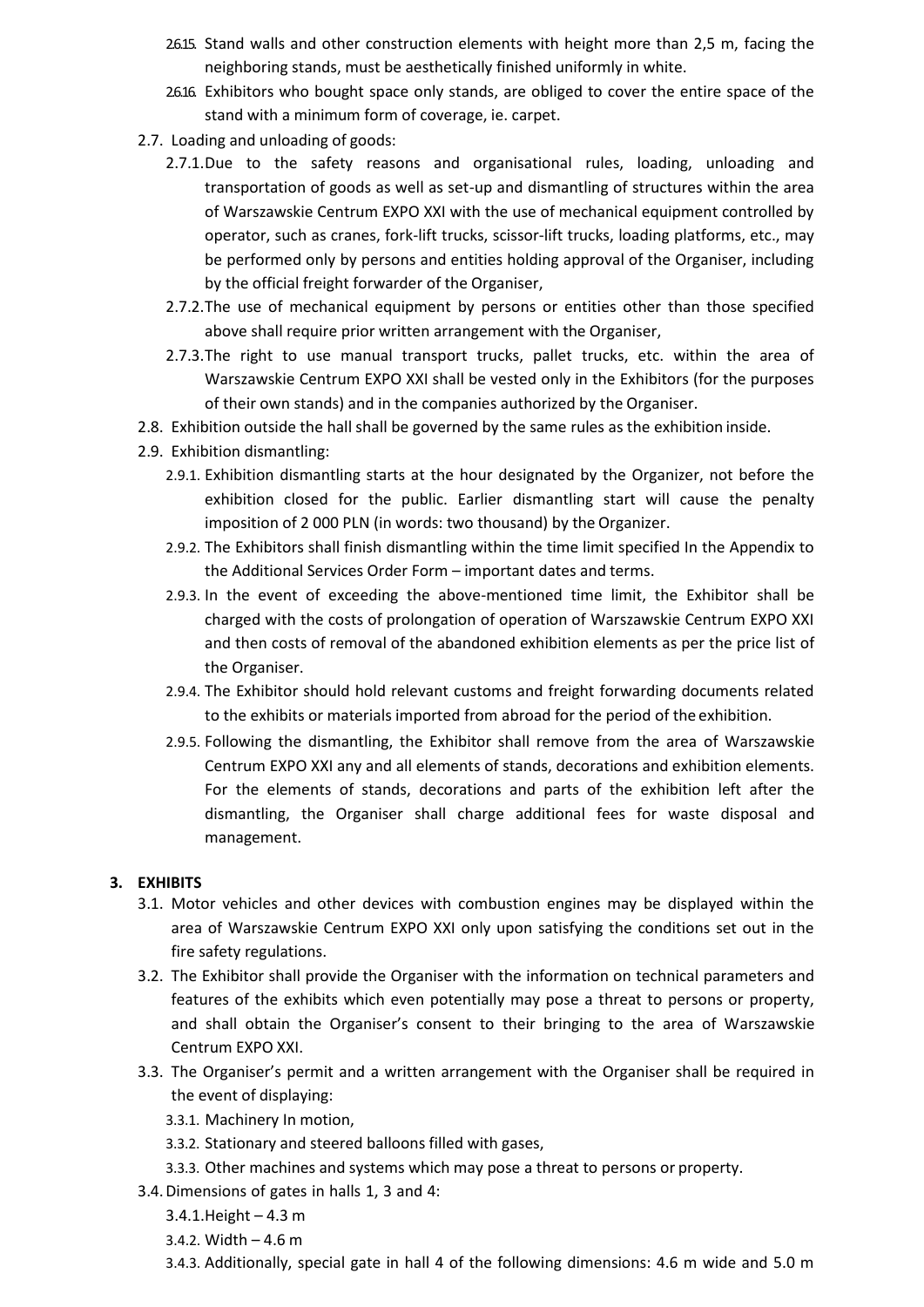high.

- 3.5.Allowable maximum usable load of the halls:
	- 3.5.1. Hall  $1 800$  kg/m<sup>2</sup>
	- 3.5.2. Hall  $2 500$  kg/m<sup>2</sup>
	- 3.5.3.Hall  $3 3000$  kg/m<sup>2</sup>
	- 3.5.4.Hall  $4 6000$  kg/m<sup>2</sup>
- 3.6. The exhibitor is obliged to clearly mark his items on the place of the rented area (hereinafter referred to as "exhibits")
- 3.7. Exhibits cannot be placed in communication routes and make it difficult or impossible to move participants and the audience safely around the fair grounds
- 3.8. It is forbidden to hang or stick any exhibits or other elements of stand equipment and advertising to the hall structure without the prior written consent of the organizer.
- 3.9. The Organizer reserves the right to refuse permission to install exhibits that he deems dangerous or burdensome, as well as requiring specific conditions.
- 3.10. Placing exhibits requiring special technical conditions or protections at the exhibition may take place only after submitting them and obtaining a written permission from the Organizer.

# **4. ADVERTISING**

- 4.1. Any form of advertising within the area of the trade show requires the Organiser's consent, and its placement outside the space ordered is payable. Failure to obtain the said consent shall result in the advertisements removal at the cost and risk of the Exhibitor.
- 4.2. Advertising includes also advertisements on cars, mobile sale points and other types of promotion deemed by the Organiser breaching these regulations.
- 4.3. Forms of advertising, in particular visual and acoustic may not pose a threat nor breach binding regulations, rules of safety and public order, and may not cause any disturbances within the area of the trade show.
- 4.4. In the event of promotion outside the allocated stand, the Exhibitor should send to the Organiser for approval any promotional materials. Promotional campaign may not be held in direct vicinity of the main entrance to the exhibition hall (min. 20 metres away from the entrance).
- 4.5. Installation and suspension of advertisements for the given exhibition may be held only in the set-up period.
- 4.6. If the Exhibitor prints the advertising materials (banners, billboards, etc.) on his own, he shall deliver them to the Organiser no later than seven days before the set-up period (unless the further part of these regulations provides otherwise).
- 4.7. All advertising materials produced and delivered by the Exhibitor shall be made in accordance with the rules set out in the currently valid Additional Services Order Form, appendices thereto, Technical Rules and Regulations of Trade Show and the guidelines provided by the Organiser, and they shall be approved by the Organiser.
- 4.8. In the event when the Exhibitor orders printing of the advertising materials to the Organiser, he shall deliver the design made in accordance with the rules set out in the currently valid Additional Services Order Form, appendices thereto, and Technical Rules and Regulations of Trade Show. If the design is not compliant with these rules, the Organiser shall have the right to refuse producing the advertising materials. Duly prepared design should be delivered to the Organiser no later than 1 month before the set-up period of the trade show.
- 4.9. Any advertising materials (banners, flags, posts, etc.) not collected after the Event closure (stand dismantling) shall be disposed of by the Organiser at the cost and risk of the Exhibitor.
- 4.10. Use of balloons for advertising purposes within the area of Warszawskie Centrum EXPO XXI shall require the permit of the trade show Organiser.

## **5. ADDITIONAL PROVISIONS**

5.1. Without the prior written consent of the Organiser, within the area of Warszawskie Centrum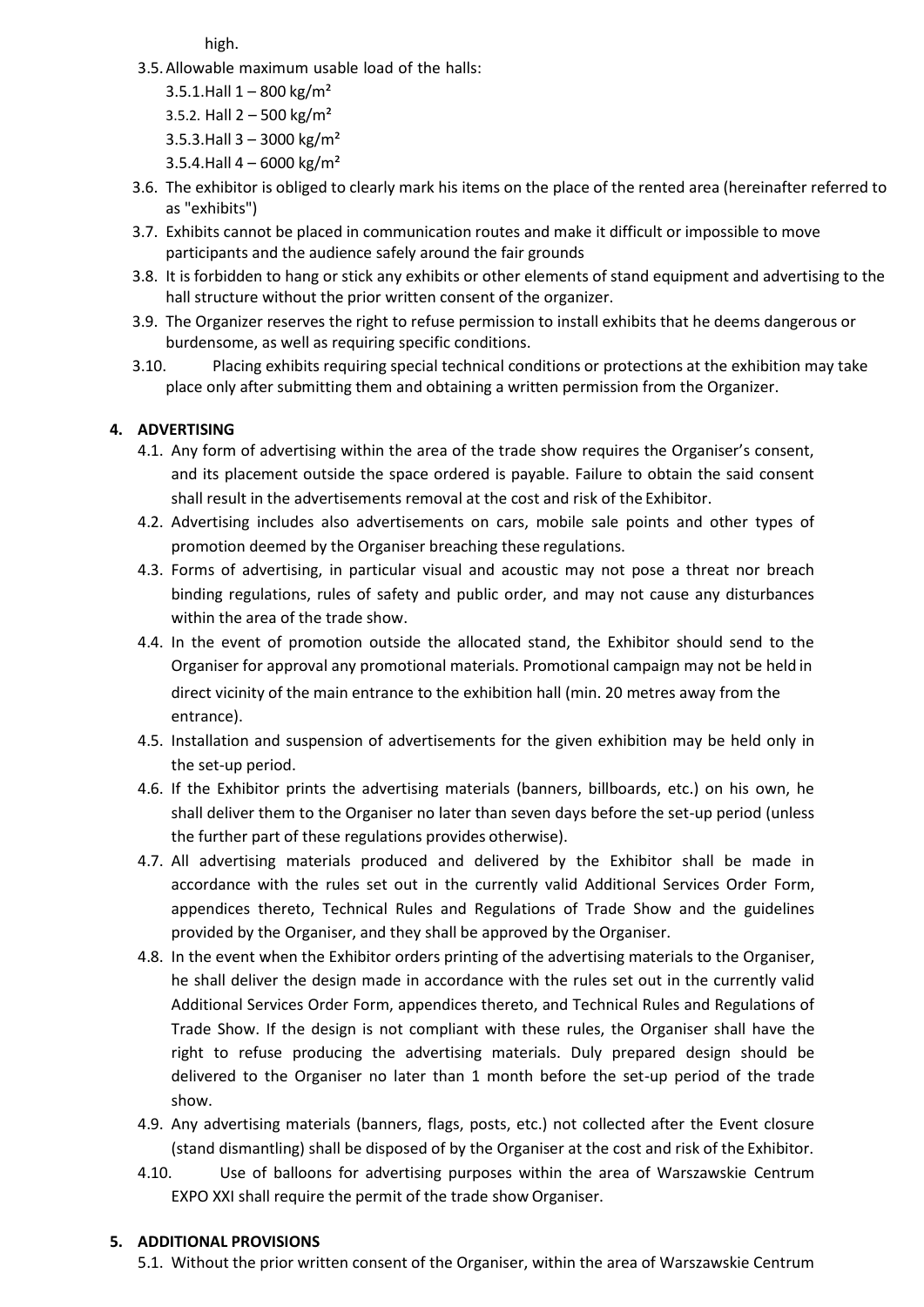EXPO XXI the Exhibitors and Co-Exhibitors shall not pursue any commercial activity other than that resulting from the Agreement concluded.

- 5.2. Bringing alcohol to the area of Warszawskie Centrum EXPO XXI without prior written consent of the Organiser is prohibited.
- 5.3. Within the area of Warszawskie Centrum EXPO XXI, consumption of alcohol is allowed only in places designated for this purpose (bars, restaurants).

## **6. ADDITIONAL SERVICES**

- 6.1. Stand cleaning
	- 6.1.1. Cleaning of the exhibition hall as well as passages and communication routes shall be performed everyday before the opening for visitors. Small amounts of rubbish from the stands may be collected, if they are left in plastic bags in the passages after the closure of the exhibition for visitors.
	- 6.1.2. The Exhibitor may order individual stand cleaning services including: stand vacuumcleaning and emptying dustbins. To order individual cleaning services, the page 2 constituting an integral part of Additional Services Order Form shall be used.
- 6.2. Security guards
	- 6.2.1. Grounds and buildings are protected by the security guards of Warszawskie Centrum EXPO XXI and property protection agencies cooperating with Warszawskie Centrum EXPO XXI on an exclusive basis.
	- 6.2.2. During the period of set-up and dismantling of the exhibition, pavilions will be locked and protected by security guards from 22:00 to 8:00. During the trade show, pavilions will be locked and protected by the security guards from 18:00 to 9:00.
	- 6.2.3. The Exhibitors are responsible for providing stand attendance during opening hours of the exhibition for visitors as well as for the protection of exhibits (ifrequired).
	- 6.2.4. In accordance with clause 10.2 of the Rules and Regulations of Trade Show, the Exhibitors are obliged to insure their property at their own expense and on their own account.
	- 6.25. Individual security guard services during opening hours of the Event may be ordered on the Form "A".
- 6.3. Auxiliary personnel
	- 6.3.1. Services of interpreters, hostesses as well as security guards may be ordered on the Form"A".
	- 6.3.2. If the Exhibitor provides auxiliary personnel on his own account, he must add this personnel to badge list in Exhibitor's Portal.
	- 6.3.3. Security guards ordered on the Form "A" or provided by the Exhibitor on his own are not allowed to stay within the area of the trade show after the Event closure from 22:00 to 8:00 in the period of set-up and dismantling, and from 18:00 to 9:00 during the Event.
- 6.4. Car passes
	- 6.4.1. Parking space in the vicinity of Warszawskie Centrum EXPO XXI is limited. Car passes ordered on the Form "A" allow for parking in the open or underground car park. Car pass for parking does not allow anyone to visit goods loading and unloading zone.
	- 6.4.2. During the trade show the car park may be used on a commercial basis set up by Warszawskie Centrum EXPO XXI.
	- 643. In the period of set-up and dismantling, the car park is operated on a commercial basis set up by Warszawskie Centrum EXPO XXI. Entering car park as well as goods loading and unloading zone is possible upon collecting parking ticket at the entrance and against payment of a relevant fee at the departure.
	- 6.4.4. In connection with the organisation of car park operation, the Organiser reserves the right to introduce deposit for passes for trucks above 3.5 tonnes, allowing for the entrance to the set-up/dismantling zone.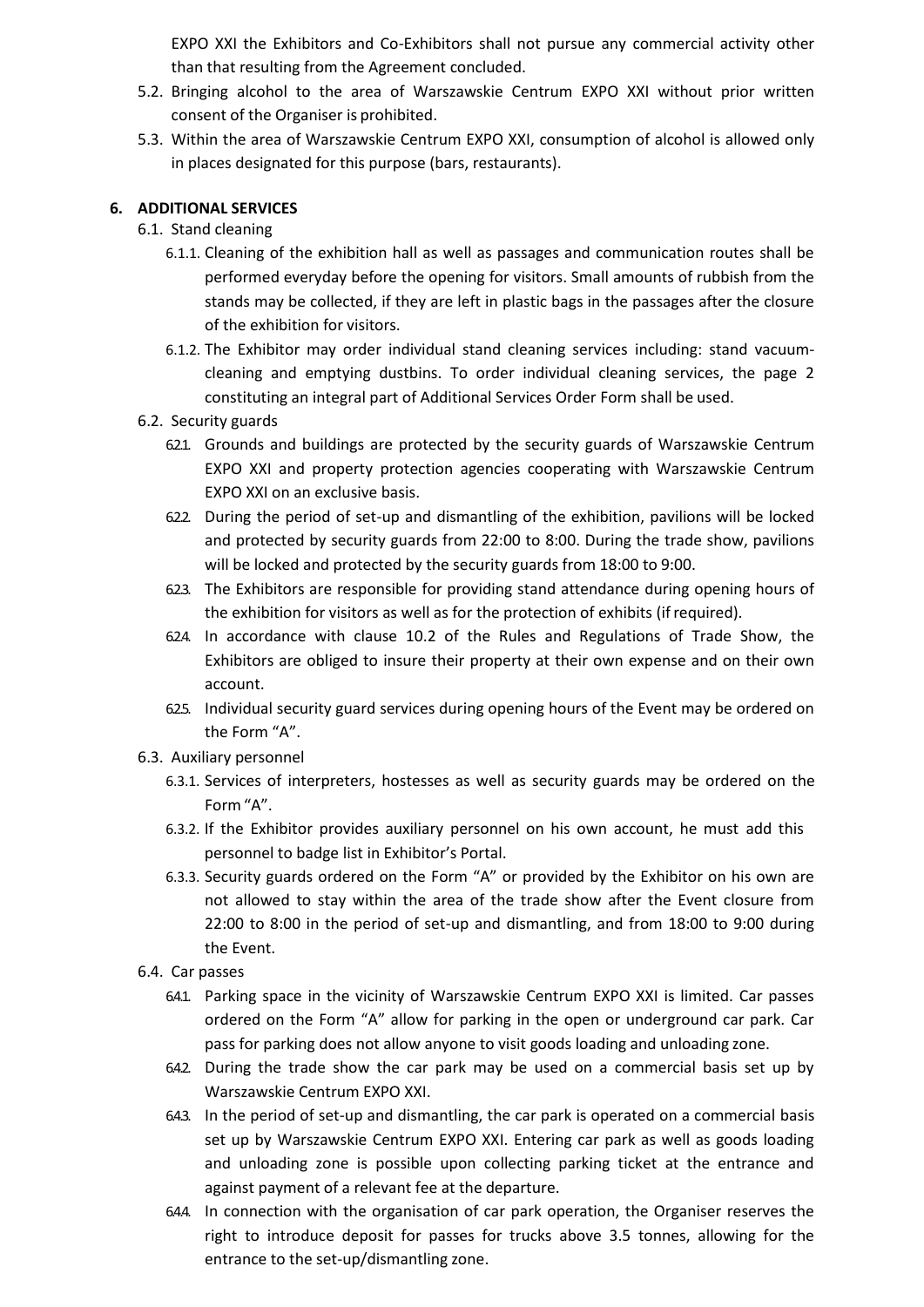#### 6.5. Power systems

- 6.5.1. The Organiser shall provide access to electricity during the whole period of the trade show (including the stand set-up and dismantling period) only in the opening hours of the exhibition halls. If the Exhibitor has machines or exhibits which require electrical connection 24 h/day, he may order such service on the Form"B".
- 6.5.2. During the stand set-up and dismantling period, the Organiser shall provide temporary electrical connection in specified locations.
- 6.5.3. Access to electricity is not included in the price of standard internal stand and external stand. Electrical connection may be ordered on the Form "B". Works related to electrical connection of the individual Exhibitor's stand should be performed in accordance with the provisions of these Regulations and the OSH rules by persons with adequate qualifications.

6.5.4. Access to electricity along with the connection and 1 double socket is included in the price of internal equipped stand.

- 6.5.5. The Exhibitor is obliged to inform the Organiser of actual electrical load of the stand and to order electrical connection with sufficient power. In the event of overcharge or damage to the electrical network, the Exhibitor shall be held liable for the failure of the power supply and charged with the costs of its recovery.
- 6.6. Water and sewage system
	- 6.6.1. When ordered by the Exhibitor (on the Form  $n$ , B"), the Organiser shall provide water and sewage connection to the stand. The intake water pipes have diameter of  $\frac{y''}{x}$ (15 mm), the outlet water pipes have diameter of 50 mm. All other elements required for the connection of machines or exhibits shall be provided by the Exhibitor. Water heater with sink and sinkboard may be ordered on the Additional Services Form - page C2.
- 6.7. ICT services and audiovisual equipment

6.7.1. Installation of a telephone line, fax or Internet access within the area of Warszawskie Centrum EXPO XXI may be ordered on the Additional Services Form - pageA. If any service is not included in Additional Services Form, please contact our Technical Department.

6.7.2. Using the page D, additional audiovisual equipment may be also ordered. In case of customized orders, please contact the Technical Department at phone: +48 22 395 66 91 or e-mail: [technical@lentewenc.com](mailto:technical@lentewenc.com)

6.8. Graphic services

6.8.1. If the Exhibitor orders internal equipped stand, he should fill in the entry form on Exhibitor's Portal in order to specify company name to be placed on the facia panel. You may also order placing logo on the fascia panel and other graphic services on the walls of the equipped stand (page D). Logo should be provided to the Organiser in an electronic form, in \*.crd, \*.eps or \*.ai format with proper resolution. In case of all other graphic services \*.psd or \*.png formats are also possible.

- 6.8.2. Size of printouts and detailed specifications of graphic files shall be communicated to the Exhibitor upon each order. Any information may be obtained from the Technical Manager at phone: +48 22 395 66 91 or e-mail[: technical@lentewenc.com](mailto:technical@lentewenc.com)
- 6.9. Additional equipment of the stand
	- 6.9.1.To avoid re-ordering elements which are already included, please check the contents of your stand order before applying for additional equipment.
	- 6.9.2.The more space of the standard equipped stand, the more elements of the equipment (tables and chairs) – proportionally to the dimensions:
		- 6-9 m² 1 table, 2 chairs
		- 12 m² 2 tables, 4 chairs
		- 18 m² 3 tables, 6 chairs, etc.
	- 6.9.3.Additional equipment of the stand and additional construction elements may be ordered on the page C1 and C2.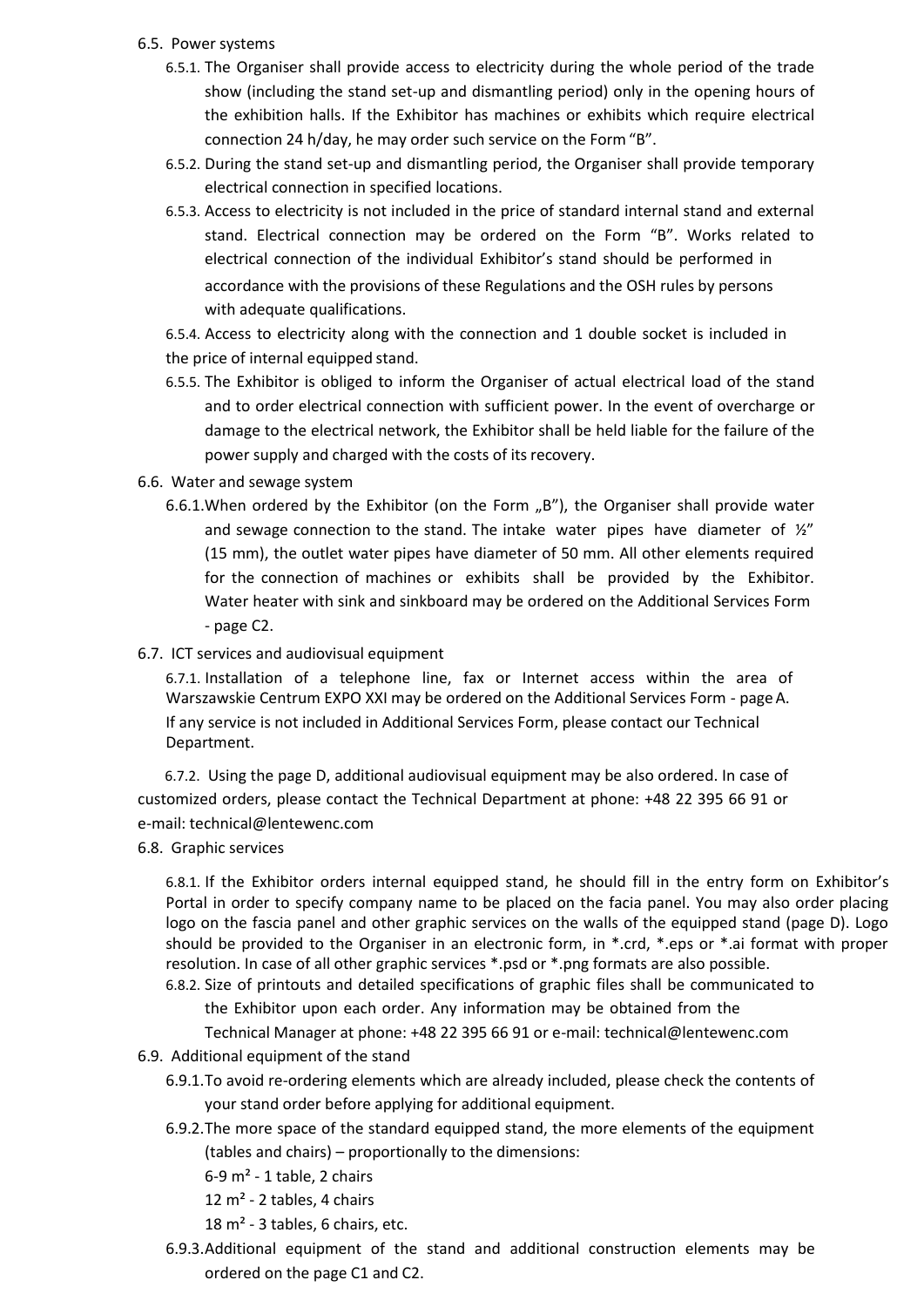6.9.4.Other equipment elements not specified in the page C1 and C2 may also be ordered. Please, contact the Technical Manager for details.

- 6.10. Additional services ordering rules
	- 6.10.1. To execute the order, the signed and stamped Additional Services Order Form along with appendices thereto should be delivered to the Organiser no later than by the lapse of the time limit specified in the upper part of the Form (30 days prior to the trade show opening). If printing services were ordered, Exhibitor is obliged to send graphic files according to specification delivered by Technical Manager. The condition for the order execution is payment of full amount in accordance with pro-forma VAT invoice issued.
	- 6.10.2. Orders on the forms-appendices delivered without the properly filled-in Additional Services Order Form shall not be executed!
- 6.11. Delayed orders and orders executedwithin the area of the trade show
	- 6.11.1. Orders received after the lapse of the time limit specified in the Additional Services Order Form shall be charged with additional costs in the amount of 50% of the price given in the Form.
	- 6.11.2. Orders placed within the area of the trade show (during set-up period and the Event) shall be charged with additional costs on the amount of 100% of the price given in the Form.
	- 6.11.3. Please be informed that due to technical reasons not all services may be available after the lapse of the time limit for submitting the Additional Services Order Form.

#### **7. FIRE SAFETY REGULATIONS (Extract from the Fire Safety Instruction for EXPO XXI)**

- 7.1. The Organiser shall manage the grounds of Warszawskie Centrum EXPO XXI observing the following rules:
	- 7.1.1. For particular Events, the Organiser shall specify fire zones covering permanent facilities and adjacent open spaces.
	- 7.1.2. Distance between specified fire zones shall not be less than 10 m.
	- 7.1.3. Flammable facilities located in open spaces at glass walls of the permanent halls should be located in the distance no less than 5 m.
	- 7.1.4. Complex of service and commercial facilities shall not exceed 1000  $m<sup>2</sup>$ , the distance between these complexes shall not be less than 10 m.
	- 7.1.5. Stands of the area above 150  $m<sup>2</sup>$  or length more than 20 m have to be equipped with minimum two independent entrances, possibly on two independent sides.
	- 7.1.6. In particular cases, when these conditions cannot be satisfied, a written consent from the fire safety authorities is required.
	- 7.1.7. Indicated communication and evacuation routes have to be always free. Parking vehicles ad storing goods there is strictly prohibited. Vehicles and goods left in these routes shall be removed against payment.
	- 7.1.8. All fire-fighting equipment (fire extinguishers, alarm buttons, hydrants, smoke and fire sensors) as well as general telephone lines, evacuation doors and their signage must be accessible and visible at all times; blocking them is strictly prohibited.
	- 7.1.9. Within the area of Warszawskie Centrum EXPO XXI, it is prohibited to:
	- 7.1.10. Use open fire.
	- 7.1.11. Smoke outside specified areas.
	- 7.1.12. Store any packaging, papers and other materials posing fire safety threat outside stands.
	- 7.1.13. Block access to distribution boards, hydrants, manual fire-fighting equipment, fire safety alarm buttons, power switches, etc.
	- 7.1.14. Block (especially with cars parked) fire routes leading to Warszawskie Centrum EXPO XXI (fire route denoted in accordance with fire safety documentation of Warszawskie Centrum EXPO XXI) and block routes, passages, evacuation exits and communication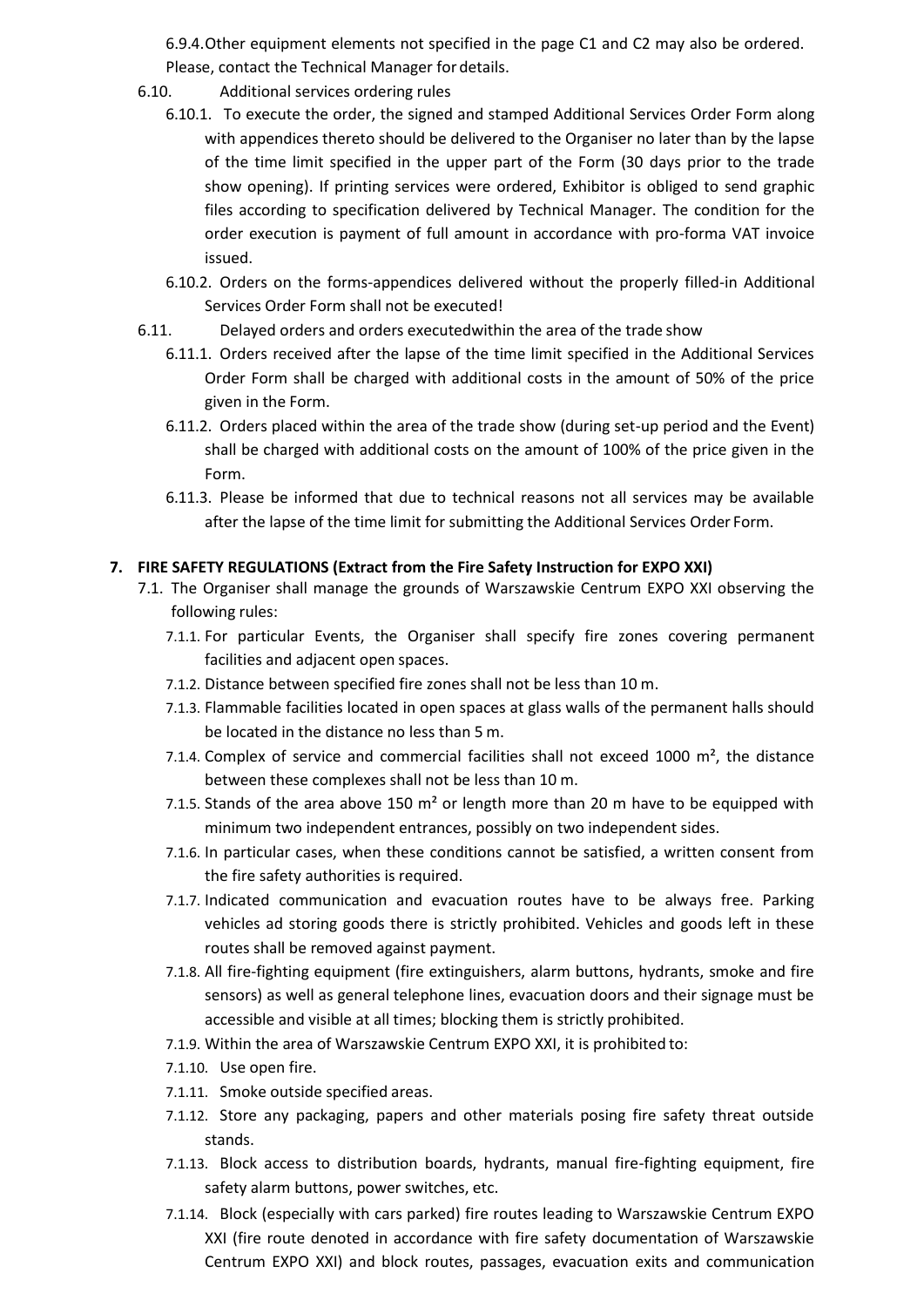routes.

- 7.1.15. Collect and store flammable materials as well as use flammable or explosive liquids as cleaning agents.
- 7.1.16. Leave after operation or demonstration machines and technical devices covered with liquids, dust, lubricants, oils or production waste.
- 7.1.17. Leave rugs and cleaning cloths covered with fat or oil without proper protection, or substances whose mutual reaction may result in self-ignition or explosion.
- 7.1.18. Use balloons filled in with flammable gas.
- 7.1.19. Bring and use without separate arrangements with fire safety authorities of Warszawskie Centrum EXPO XXI any containers with flammable gases, including camping gas cylinders.
- 7.2. The way of and place for safe storage of flammable and poisonous materials shall be each time arranged with fire safety authorities of Warszawskie Centrum EXPOXXI.
- 7.3. Motor vehicles and other devices with combustion engines may be displayed in the halls only upon satisfying the following conditions:
	- 7.3.1.The fuel tank may contain only the fuel necessary to leave the hall;
	- 7.3.2.The fuel tank must be locked;
	- 7.3.3. The battery must be permanently disconnected.
- 7.4. Devices which may heat over  $100^{\circ}$ C must be situated away from the casing and any flammable materials in a safe distance, specified each time with fire safety authorities of Warszawskie Centrum EXPO XXI.
- 7.5. The users of devices powered by electricity or flammable gas shall not make any alterations or repairs on their own, and also it is prohibited to:
	- 7.5.1. Use damaged power systems and gas systems,
	- 7.5.2. Use power and gas systems incompliant with the design agreed with the Organiser,
	- 7.5.3.Leave electric receivers connected to the power grid unattended (e.g. heaters, cookers, irons, kettles, etc.). Each user, and in particular the Exhibitor shall each time before leaving his stand turn off the electricity supplying his stand.
	- 7.5.4. Set heaters on flammable surfaces,
	- 7.5.5. Put covers made of flammable materials on halogens and other lighting points.
- 7.6. For the construction of stands, only materials which are inflammable, flame retardant or protected against flames shall be used. Use of materials which explode while on fire is strictly prohibited.
- 7.7. It is prohibited to use carpets made of flammable materials on communication and evacuation routes as well as in staircases. In exceptionally justified cases, in agreement with fire safety authorities of Warszawskie Centrum EXPO XXI, it is allowed to use carpets made of flame retardant materials on the communication and evacuation routes (except for staircases).
- 7.8. Organising fireworks shows is not allowed.
- 7.9. The Exhibitors shall cease any activities which may lower the level of fire safety. In the case of specific exhibition posing a serious threat to fire safety, the Exhibitors shall provide additional fire protection on their own, in the manner agreed with fire safety authorities of Warszawskie Centrum EXPO XXI.
- 7.10. The use of manual fire-fighting equipment for the purposes other than rescue and fire-fighting action is strictly prohibited.
- 7.11. The builders of internal and external stand constructions of Warszawskie Centrum EXPO XXI shall:
	- 7.11.1. Strictly observe regulations on fire safety protection and special provisions in this domain issued by the Organiser,
	- 7.11.2. Get acquainted with the situation of manual fire-fighting equipment, alarm buttons, internal and external hydrants and the mode of their operation in case of fire,
	- 7.11.3. Promptly execute provisional orders issued by fire safety authorities of Warszawskie